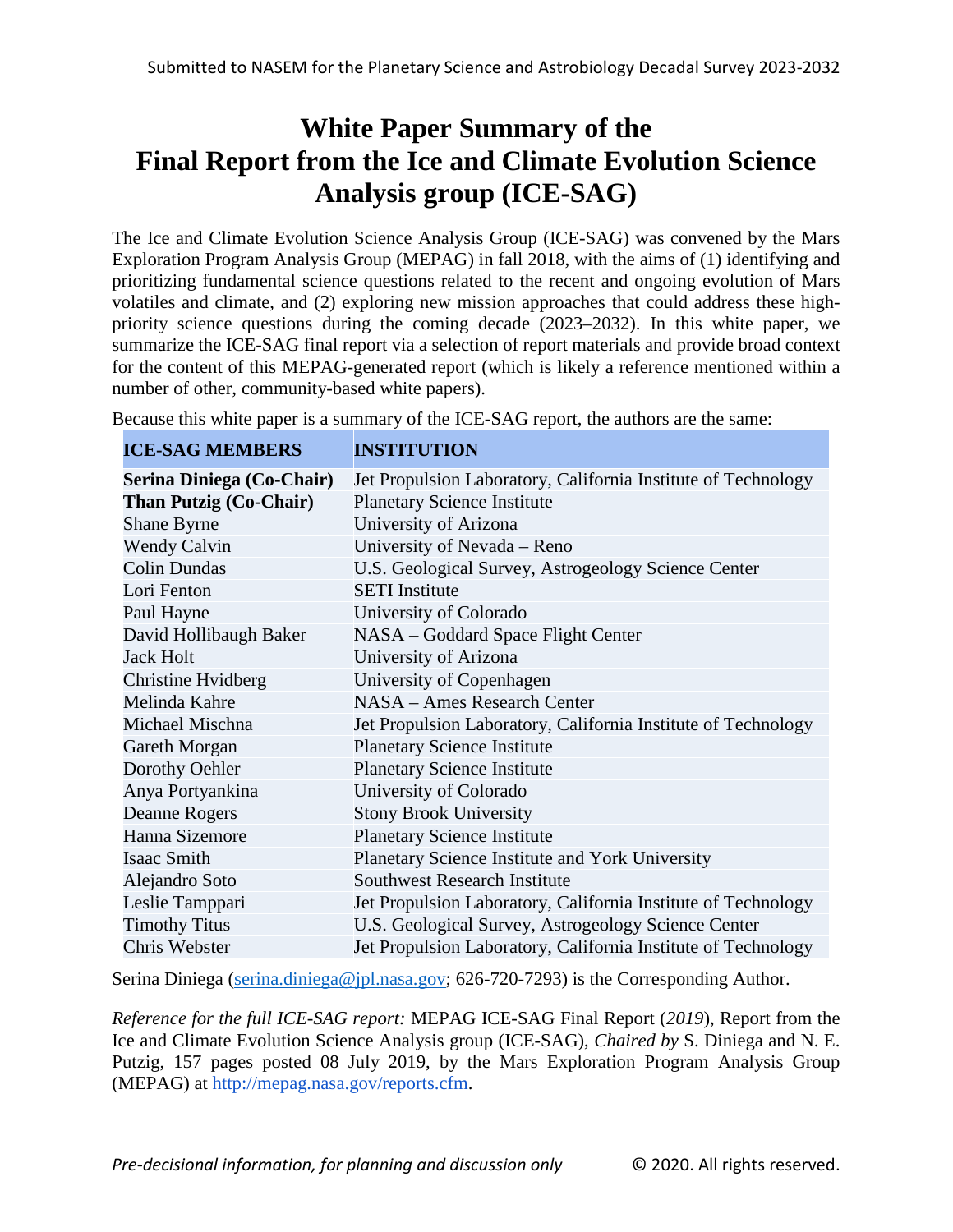## **Context for this White Paper**

The Ice and Climate Evolution Science Analysis Group (ICE-SAG) was convened by the Mars Exploration Program Analysis Group (MEPAG) in fall 2018 as part of its preparations for the NASA Planetary Science Decadal Survey for 2023 through 2032. The primary focus of ICE-SAG was to (1) identify and prioritize fundamental science questions related to the recent and ongoing evolution of Mars volatiles and climate, and (2) explore new mission approaches that could address these high-priority science questions during the coming decade (2023–2032). As part of that work, ICE-SAG generated five New Frontiers-class mission concepts and three Small Spacecraft mission concepts. These concepts were not meant to define specific, prioritized mission concepts, but instead were proof-of-concepts used to evaluate (very roughly) cost and engineering/scientific feasibility for addressing specific high-priority objectives. ICE-SAG also highlighted some key areas of technology development and complementary laboratory/modeling studies that would enhance or enable acquisition and interpretation of needed measurements.

The ICE-SAG work was primarily completed between October 2018 and April 2019. To gather and incorporate broad community feedback, interim reports were delivered to the MEPAG Executive Committee in December 2018, to the MEPAG community during a MEPAG virtual meeting [\(VM4: February 25, 2019\)](https://mepag.jpl.nasa.gov/meeting/2019-02/ICE-SAG_Report_MEPAG_VM4_URS.pdf), and to the broader community via LPSC [poster](https://www.hou.usra.edu/meetings/lpsc2019/eposter/2035.pdf) (March 2019) The [final report](https://mepag.jpl.nasa.gov/reports.cfm?expand=topical) was released July 8, 2019. Since then, presentations on the content of the ICE-SAG report have been invited to a meeting of "Modern Mars processes" scientists at the 9<sup>th</sup> International Conference on Mars (July 2019) and to the  $7<sup>th</sup>$  International Conference on Mars Polar Science and Exploration (January 2020), and the report serves as a reference for a number of proposed and ongoing community-based studies. In particular, during ICE-SAG's work, NASA released a ROSES 2018 call (C.30) for [Planetary Mission Concept Studies](https://nspires.nasaprs.com/external/solicitations/summary.do?method=init&solId=%7b5F9A00FC-0359-E588-D345-287621C7D607%7d&path=closedPast) (PMCS). A few mission concepts similar to those in the New Frontiers (NF)-class that are described in the ICE-SAG report were submitted to this competition, and one similar to ICE-SAG mission concept NF5 (Mars Orbiter for Resources, Ices and Environments (MORIE) with PI Wendy Calvin and Deputy PIs Than Putzig and Jack Holt) was selected. The MORIE study presents a mission concept that would address the climate and geological science of buried ice, composition of climate-signature rock types, polar layer stratigraphy, and ongoing surface changes such as the time-varying thickness of seasonal ice. A second Mars orbiter study selected for PMCS (Mars Orbiters for Surface-Atmosphere-Ionosphere Interactions (MOSAIC) with PI Rob Lillis) also addresses ICE-SAG science goals, largely with atmospheric instrumentation but also including the use of radar imaging and sounding capabilities.

In the following pages, we include a selection of materials from the ICE-SAG final report, so as to provide broad context for the content of this MEPAG-generated report, especially as the ICE-SAG report is likely a reference mentioned within a number of other white papers.

Additionally, here, we comment on how the 2019 ICE-SAG results relate to a more recently announced development within the NASA Mars Exploration Program: In February 2020, NASA's budget request for FY21 included a Moon-to-Mars budget with study of a Mars Ice Mapper (MIM) mission concept<sup>[1](#page-1-0)</sup>. The MIM mission concept, as presented at the recent MEPAG meeting  $(\#38)$ : [April 15, 2020\)](https://mepag.jpl.nasa.gov/meeting/2020-04/Day1/16_WATZIN-HALTIGIN-Ice%20Mapper_MEPAG_%20April%20152020_Final%20v2_post.pdf), aims to determine the location, character, and extent of accessible ice, potentially involving the use of a Canadian Space Agency L-band radar. While many questions remain open regarding the specific science/human exploration objectives of this mission concept, it is similar

<span id="page-1-0"></span> <sup>1</sup> Introduced in the FY21 NASA budget request, based on the U.S. President's budget proposal released in February 2020: [https://www.nasa.gov/sites/default/files/atoms/files/fy2021\\_summary\\_budget\\_brief.pdf](https://www.nasa.gov/sites/default/files/atoms/files/fy2021_summary_budget_brief.pdf)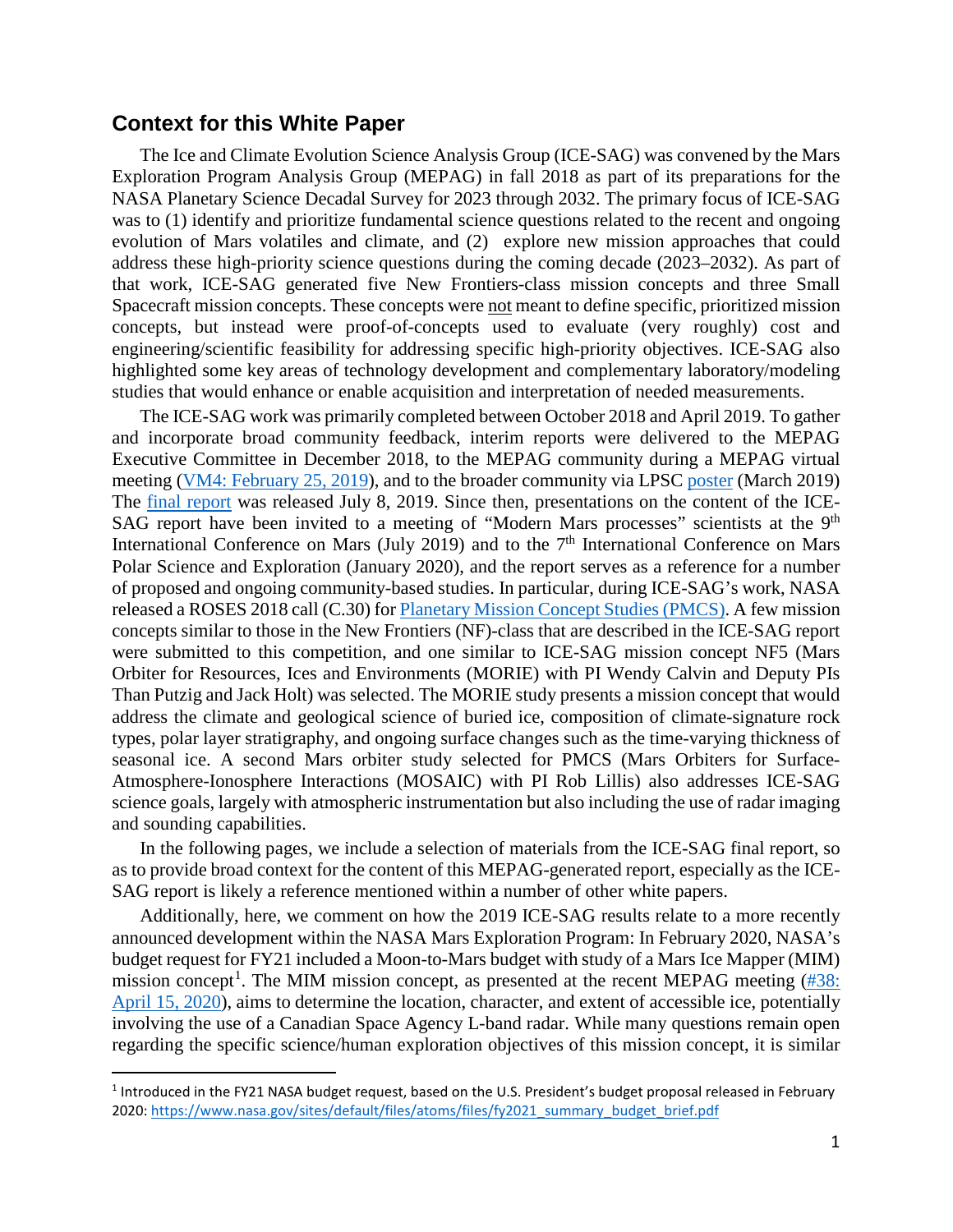to ICE-SAG mission concept NF5 in design, although with a different type of radar and researchfocused goals.

In summary, NASA's interest in the MIM, MORIE, and MOSAIC mission concepts and the continued discussion within the Mars community (in particular, the Mars modern/active processes and the polar science communities) of the ICE-SAG science questions and needed measurements demonstrate that the high-priority science mission objectives identified and described within the ICE-SAG final report are important and timely, and that feasible mission concepts to address these objectives during the decade discussed in this Decadal Survey process do exist, over a range of mission cost-classes and implementations.

### **Select Content from the ICE-SAG final report, July 2019**

#### **Executive Summary (copied; with added description of the NF & SS concept descriptions)**

This document is the final report of the Ice and Climate Evolution Science Analysis Group (ICE-SAG) that was formed by the Mars Exploration Program Analysis Group (MEPAG) as part of its preparations for the upcoming NASA Planetary Science Decadal Survey for 2023 through 2032 (see §1 of the [final report\)](https://mepag.jpl.nasa.gov/reports/ICESAG_Report_FINAL.pdf). Through telecons, one face-to-face meeting, and discussions with experts in relevant topics, ICE-SAG has identified high-priority science questions and key measurements that are needed to address them as well as the 2018 MEPAG Goals and the 2013- [2](#page-2-0)022 NASA Planetary Science Decadal Survey goals pertaining to ice<sup>2</sup> and climate. Obtaining these measurements would yield dramatic improvements in our understanding of the climate history of Mars, which is critical to investigations of Martian geologic history and habitability and will also inform the potential of buried water ice deposits as in situ resources for future human missions. In many ways, the Martian climate system serves as a laboratory for a broader understanding of planetary climate systems including the Earth's, which is substantially more complex due to a denser atmosphere, a more active planetary interior, and interactions with oceans and abundant life, while operating under much more subtle orbital forcing. Thus, advancements in Martian climate science will have far-reaching impacts that extend to studies of the Earth and other planetary bodies.

Key points from this study, summarized within the ICE-SAG findings, are listed in Table ES.1 in the order that they are presented and discussed in greater detail throughout the report. ICE-SAG considered the current state of knowledge (§2) and how recent scientific discoveries have refined the questions about Martian ice and climate (§3) that inform high-priority investigations of Mars climate science. An overarching goal of understanding the climate record leads to the need for addressing many interconnected questions about the state of volatiles, their fluxes between reservoirs (especially ice reservoirs), and the associated drivers and processes. The effort to address those questions will require a broad range of measurements, including those related to atmospheric transport of materials, current distribution of volatiles, structure and composition of ice deposits, formation and evolution of ice-rich layers, the presence of liquid water, habitable environments, and resource potential. These considerations fed into mission concepts listed below and discussed in detail in the report (§4). Existing or expected technology advancements to enable access to the Martian surface and subsurface and the operation of spacecraft in extreme environments make these concepts feasible (§5). Achieving the needed measurements can be further facilitated by investing in laboratory work, numerical modeling, and field studies that

<span id="page-2-0"></span><sup>&</sup>lt;sup>2</sup> The terms "ice" and "frost" refer to both water ice and carbon-dioxide ice unless otherwise indicated.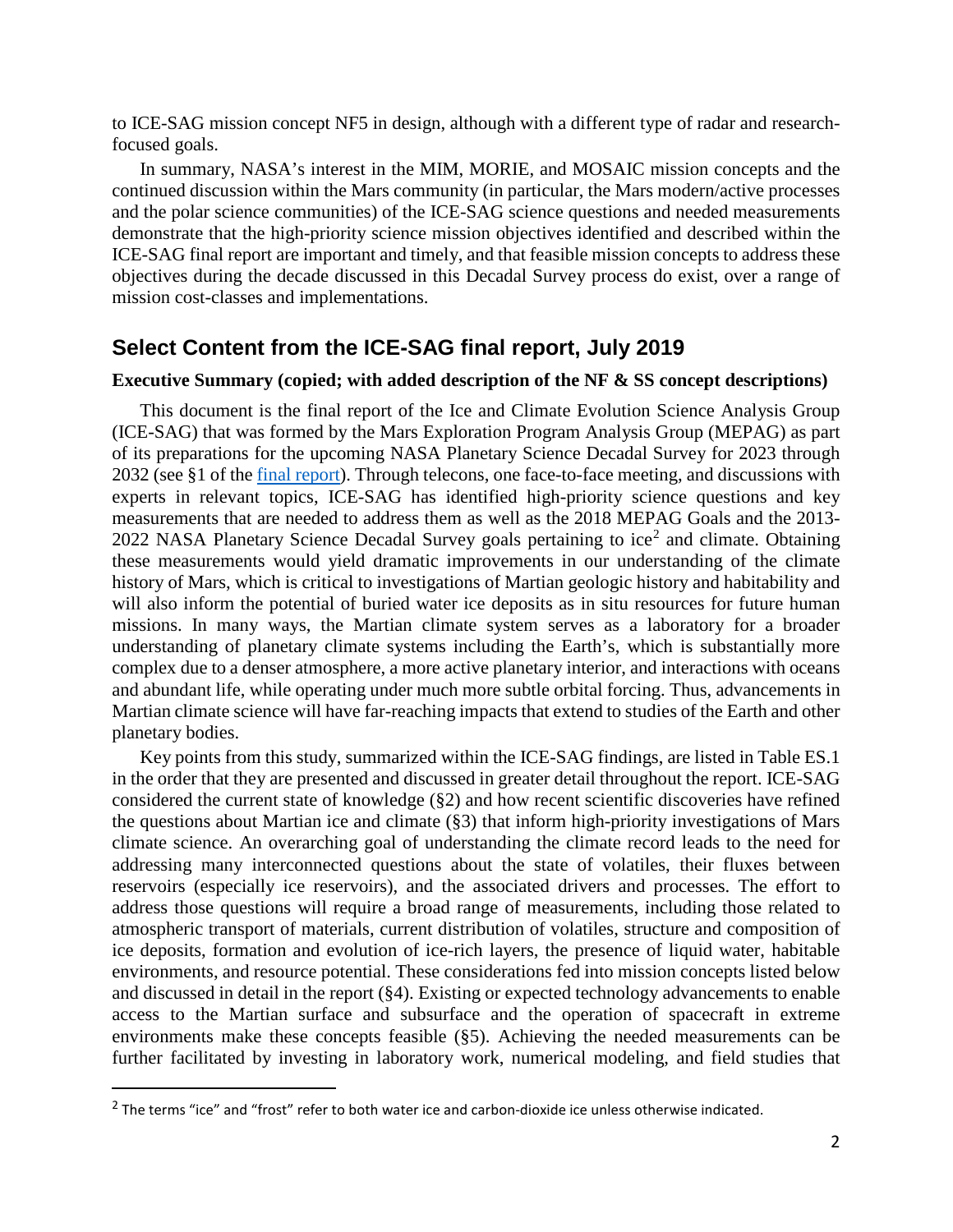address critical gaps in knowledge (§6).

The compelling, high-priority science questions concerning Martian ices and climate presented in this report (§3) are addressable by missions that are feasible within the next decade. Given the breadth of the measurements needed, no single mission can address them all, but even a single mission may address many of them and yield major advancements in our understanding of Mars' recent<sup>[3](#page-3-0)</sup> climate history. The ICE-SAG discussed a range of mission concepts spanning all mission sizes, classes, and architectures that would collectively address all high-priority science questions. As part of this report (§4), we present five example concepts that are potentially realizable within the cost-cap of NASA's New Frontiers Program:

- NF1: A polar lander to investigate the upper 1 m or more of northern layered structure, including a drill or geophysical sounder.
- NF2: A polar lander to make in situ observations of the evolution of the seasonal frost<sup>2</sup> layer, including a meteorological station — thus requiring operations through polar night.
- NF3: An orbiter and small lander(s) to carry out meteorological monitoring from surface to 80 km over diurnal & annual cycles.
- NF4: A mid-latitude lander to investigate the vertical structure of buried water ice, including a drill and geophysical sounder.
- NF5: An orbiter to map the distribution, structure, and activity of near-surface ices with InSAR and sounder, and spectral & thermal imagers.

Each mission concept addresses a unique set of key ice and climate questions and could, in principle, be carried out independently of the others, so ICE-SAG chose to assign no priority ranking among them. In addition, we discussed options to expand or descope these concepts for other mission classes, and we describe a few smaller stand-alone mission concepts:

- SS1: Small lander(s) to measure, in high-spatial and temporal resolution, activity and surface/atmospheric environmental conditions within Recurrent Slope Lineae (RSL) or gullies (i.e., features with known present-day activity and yet-unknown formation mechanisms, and that have been hypothesized to involve present-day liquid water).
- SS2: A network of micro-lander(s) to measure polar meteorological conditions, to provide in situ observations of atmospheric circulation and Polar Layered Deposits.
- SS3: A constellation of small orbiters to conduct radio occultation measurements, to globally monitor atmospheric temperature and pressure profiles, down to within the Planetary Boundary Layer.

The full suite of example mission concepts discussed in the ICE-SAG report demonstrate that there are multiple feasible ways to address key ice- and climate-science questions in the next decade.

| Finding $\#$ / Section $\#$ Finding |                                                                           |
|-------------------------------------|---------------------------------------------------------------------------|
| & title                             |                                                                           |
| 1/82                                | Recent discoveries and studies of Mars' ice reservoirs have significantly |
| Current State of                    | changed our views of ice occurrence on Mars, its role in driving surface  |

#### **Table ES.1 ICE-SAG Findings**

<span id="page-3-0"></span><sup>&</sup>lt;sup>3</sup> We take as "recent" those Amazonian climate periods potentially recorded in polar and non-polar icy layers. This is consistent with usage of "recent climate" in the Decadal Survey: "For modern and transitional (recent) Mars time frames it appears that the climate was periodically different from what it is today because of the oscillations of Mars orbit and rotation parameters" [Visions & [Voyages, 2011:](https://www.nap.edu/catalog/13117/vision-and-voyages-for-planetary-science-in-the-decade-2013-2022) p6-11].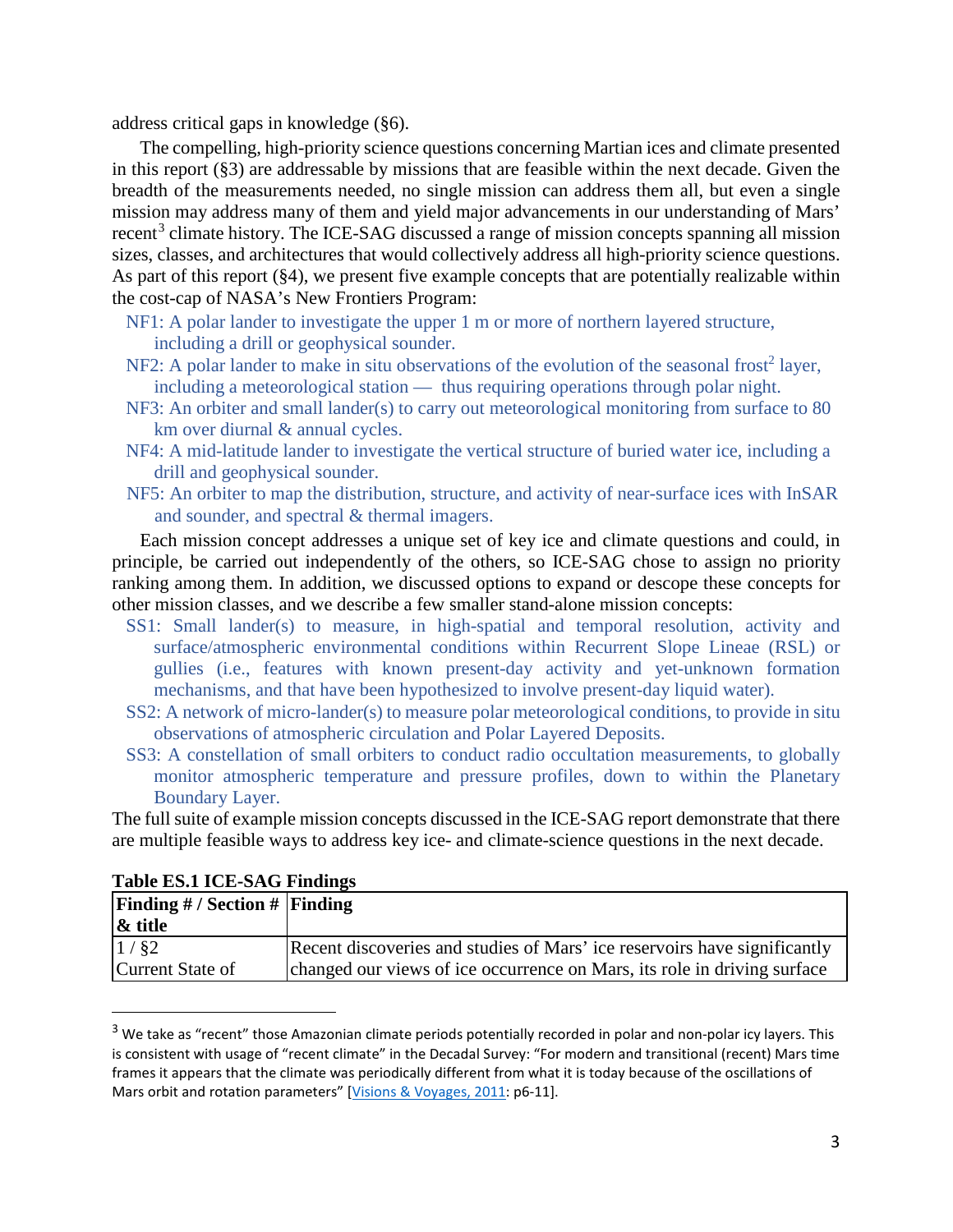| Knowledge               | and subsurface processes, its implications for astrobiological studies, and                                                                                                                                                                                                                                                                                                                                                                                                                                                                                                                                                                                                                  |
|-------------------------|----------------------------------------------------------------------------------------------------------------------------------------------------------------------------------------------------------------------------------------------------------------------------------------------------------------------------------------------------------------------------------------------------------------------------------------------------------------------------------------------------------------------------------------------------------------------------------------------------------------------------------------------------------------------------------------------|
|                         | its potential for in situ resource utilization. These advancements enable a                                                                                                                                                                                                                                                                                                                                                                                                                                                                                                                                                                                                                  |
|                         | new definition of investigations that would make key measurements to                                                                                                                                                                                                                                                                                                                                                                                                                                                                                                                                                                                                                         |
|                         | provide a new understanding of these records of the recent climate of                                                                                                                                                                                                                                                                                                                                                                                                                                                                                                                                                                                                                        |
|                         | Mars.                                                                                                                                                                                                                                                                                                                                                                                                                                                                                                                                                                                                                                                                                        |
| $2/$ §3                 | Understanding the record left by the recent Mars climate requires                                                                                                                                                                                                                                                                                                                                                                                                                                                                                                                                                                                                                            |
|                         | Compelling Questions investigation of interconnected questions involving ice volume and state,                                                                                                                                                                                                                                                                                                                                                                                                                                                                                                                                                                                               |
| & Priority Science      | fluxes, drivers, and processes.                                                                                                                                                                                                                                                                                                                                                                                                                                                                                                                                                                                                                                                              |
| Areas                   |                                                                                                                                                                                                                                                                                                                                                                                                                                                                                                                                                                                                                                                                                              |
| 3 / \$3.1               | Precise measurements of the transport of materials through the Martian                                                                                                                                                                                                                                                                                                                                                                                                                                                                                                                                                                                                                       |
| Priority Science Area   | atmosphere and between the atmosphere and surface/subsurface are key                                                                                                                                                                                                                                                                                                                                                                                                                                                                                                                                                                                                                         |
| A: Transport of         | for determining how volatiles and refractory materials are moving into and                                                                                                                                                                                                                                                                                                                                                                                                                                                                                                                                                                                                                   |
| volatiles and dust into | out of the polar regions and how vertical structure forms within ice                                                                                                                                                                                                                                                                                                                                                                                                                                                                                                                                                                                                                         |
| & out of ice            | reservoirs. Simultaneous measurements of winds, the water mixing ratio                                                                                                                                                                                                                                                                                                                                                                                                                                                                                                                                                                                                                       |
| reservoirs              | (or absolute humidity), temperature, pressure, net radiation balance, and                                                                                                                                                                                                                                                                                                                                                                                                                                                                                                                                                                                                                    |
|                         | dust concentration, at the surface and within the atmospheric boundary                                                                                                                                                                                                                                                                                                                                                                                                                                                                                                                                                                                                                       |
|                         | layer, are crucial missing data that are needed to address these questions                                                                                                                                                                                                                                                                                                                                                                                                                                                                                                                                                                                                                   |
|                         | and to characterize the present climate.                                                                                                                                                                                                                                                                                                                                                                                                                                                                                                                                                                                                                                                     |
| $4/$ §3.2               | Measurement of the spatial distribution and volume of non-polar                                                                                                                                                                                                                                                                                                                                                                                                                                                                                                                                                                                                                              |
| Priority Science Area   | subsurface ice deposits, along with the depth to ice, is key for determining                                                                                                                                                                                                                                                                                                                                                                                                                                                                                                                                                                                                                 |
|                         | B: Global distribution the total volatile inventory on Mars, where ice may be stable in the present                                                                                                                                                                                                                                                                                                                                                                                                                                                                                                                                                                                          |
| & volume of             | climate, and how it has been retained in locations where it is thought to be                                                                                                                                                                                                                                                                                                                                                                                                                                                                                                                                                                                                                 |
| subsurface ice          | unstable. A primary need is mapping at sub-meter-scale vertical resolution                                                                                                                                                                                                                                                                                                                                                                                                                                                                                                                                                                                                                   |
|                         | of the near-subsurface within the uppermost 10 m.                                                                                                                                                                                                                                                                                                                                                                                                                                                                                                                                                                                                                                            |
| $5/$ §3.3               | Mapping the structure and measuring the composition and properties of the                                                                                                                                                                                                                                                                                                                                                                                                                                                                                                                                                                                                                    |
| Priority Science Area   | layers within ice reservoirs is key for quantitatively determining the                                                                                                                                                                                                                                                                                                                                                                                                                                                                                                                                                                                                                       |
| C: Vertical structure   | climate conditions throughout the record of climate history of Mars.                                                                                                                                                                                                                                                                                                                                                                                                                                                                                                                                                                                                                         |
| within ice reservoirs   | Investigation of the vertical structure of the ice reservoirs can be done                                                                                                                                                                                                                                                                                                                                                                                                                                                                                                                                                                                                                    |
|                         |                                                                                                                                                                                                                                                                                                                                                                                                                                                                                                                                                                                                                                                                                              |
|                         |                                                                                                                                                                                                                                                                                                                                                                                                                                                                                                                                                                                                                                                                                              |
|                         |                                                                                                                                                                                                                                                                                                                                                                                                                                                                                                                                                                                                                                                                                              |
|                         |                                                                                                                                                                                                                                                                                                                                                                                                                                                                                                                                                                                                                                                                                              |
|                         |                                                                                                                                                                                                                                                                                                                                                                                                                                                                                                                                                                                                                                                                                              |
|                         |                                                                                                                                                                                                                                                                                                                                                                                                                                                                                                                                                                                                                                                                                              |
|                         |                                                                                                                                                                                                                                                                                                                                                                                                                                                                                                                                                                                                                                                                                              |
|                         |                                                                                                                                                                                                                                                                                                                                                                                                                                                                                                                                                                                                                                                                                              |
|                         |                                                                                                                                                                                                                                                                                                                                                                                                                                                                                                                                                                                                                                                                                              |
|                         |                                                                                                                                                                                                                                                                                                                                                                                                                                                                                                                                                                                                                                                                                              |
| D: Formation            |                                                                                                                                                                                                                                                                                                                                                                                                                                                                                                                                                                                                                                                                                              |
| conditions &            |                                                                                                                                                                                                                                                                                                                                                                                                                                                                                                                                                                                                                                                                                              |
| processes for ice       | into the surface, and identification of what may be retained before the next                                                                                                                                                                                                                                                                                                                                                                                                                                                                                                                                                                                                                 |
| reservoir layers        | winter cycle are necessary at both local and regional scales and over daily                                                                                                                                                                                                                                                                                                                                                                                                                                                                                                                                                                                                                  |
|                         | through annual cycles.                                                                                                                                                                                                                                                                                                                                                                                                                                                                                                                                                                                                                                                                       |
| $7/$ §3.5               | A key open question remains regarding the possibility of mid- or low-                                                                                                                                                                                                                                                                                                                                                                                                                                                                                                                                                                                                                        |
| Priority Science Area   | latitude liquid water at or near the surface in the present or recent climate,                                                                                                                                                                                                                                                                                                                                                                                                                                                                                                                                                                                                               |
|                         |                                                                                                                                                                                                                                                                                                                                                                                                                                                                                                                                                                                                                                                                                              |
| $6/$ §3.4               | broadly via high-resolution orbital radar sounding, or locally via ground<br>penetrating radar or drilling into the layers. The in-situ measurements<br>enabled by drilling would yield characterization of fine layers that we<br>expect to reflect the accumulation history of volatiles and refractory<br>materials. A combination of these investigations, along with laboratory and<br>modeling studies of processes, are needed to connect present-day<br>observations and seasonal processes with the cumulative record of<br>processes and conditions (including through climate shifts) in the layers.<br>Identifying which ice reservoirs may be currently growing and determining |
|                         |                                                                                                                                                                                                                                                                                                                                                                                                                                                                                                                                                                                                                                                                                              |
| Priority Science Area   | how a layer forms are critical for enabling interpretation of the layers as                                                                                                                                                                                                                                                                                                                                                                                                                                                                                                                                                                                                                  |
|                         |                                                                                                                                                                                                                                                                                                                                                                                                                                                                                                                                                                                                                                                                                              |
|                         | records of past climate. Measurements of the annual deposition of frost and                                                                                                                                                                                                                                                                                                                                                                                                                                                                                                                                                                                                                  |
|                         | refractory materials, determination of how these materials are incorporated                                                                                                                                                                                                                                                                                                                                                                                                                                                                                                                                                                                                                  |
|                         |                                                                                                                                                                                                                                                                                                                                                                                                                                                                                                                                                                                                                                                                                              |
|                         |                                                                                                                                                                                                                                                                                                                                                                                                                                                                                                                                                                                                                                                                                              |
|                         |                                                                                                                                                                                                                                                                                                                                                                                                                                                                                                                                                                                                                                                                                              |
|                         |                                                                                                                                                                                                                                                                                                                                                                                                                                                                                                                                                                                                                                                                                              |
|                         |                                                                                                                                                                                                                                                                                                                                                                                                                                                                                                                                                                                                                                                                                              |
| E: Potential evidence   | despite many relevant studies. Laboratory and modeling work to better                                                                                                                                                                                                                                                                                                                                                                                                                                                                                                                                                                                                                        |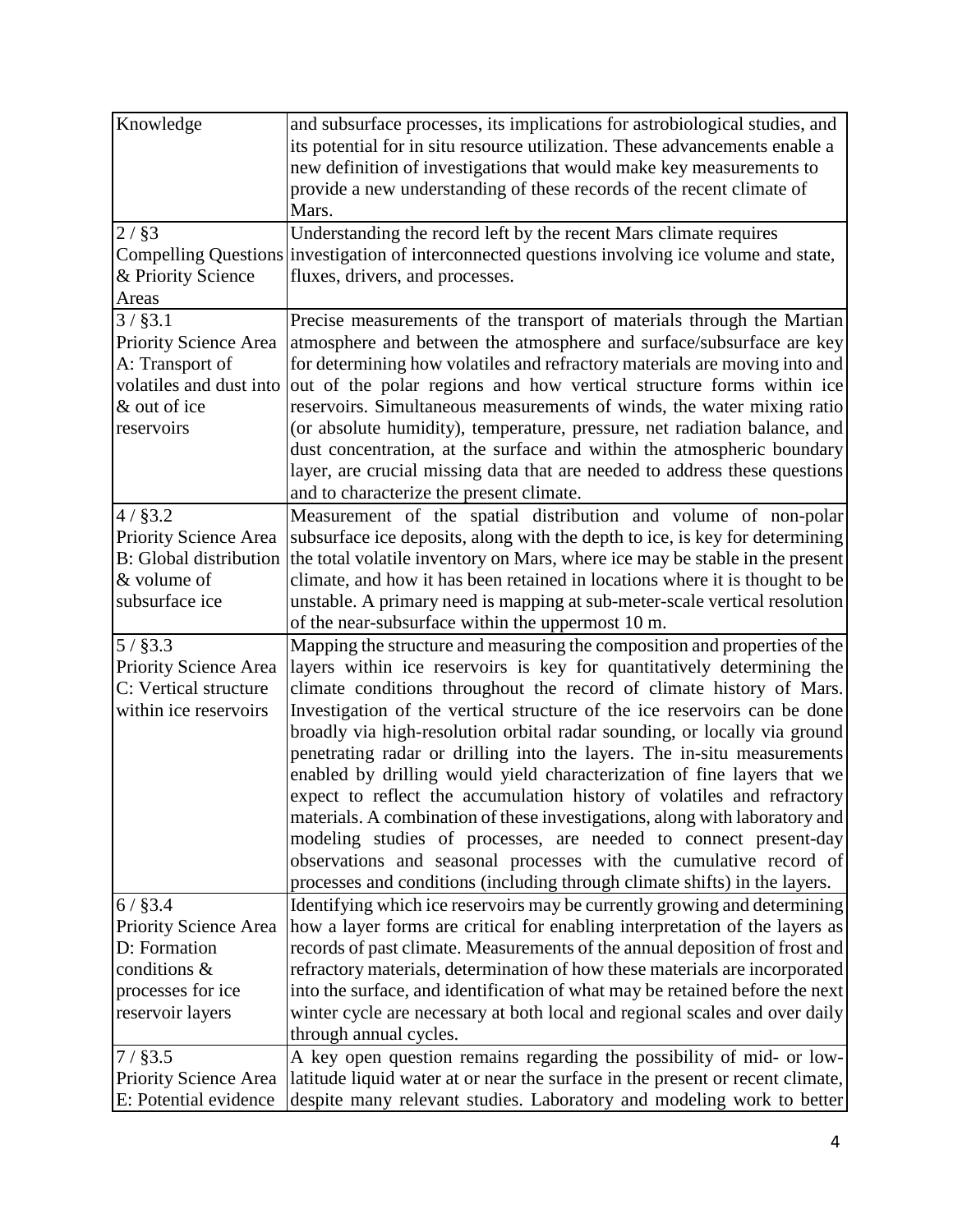| of liquid water              | define conditions under which liquid occurs and to quantify the amounts       |
|------------------------------|-------------------------------------------------------------------------------|
|                              | expected to create observable chemical or geomorphological changes are        |
|                              | needed. Results would guide future investigations, which may be based on      |
|                              | both updated analysis of current Mars datasets and on new in situ or orbital  |
|                              | observations of a potential liquid-water driven surface activity.             |
| $8 /$ \$3.6                  | Science investigations of ice and climate on Mars would yield important       |
| Relationship of              | insight into environments that may be or may have been habitable.             |
| <b>Priority Science</b>      | Additionally, for investigations that involve direct contact with ice         |
| <b>Areas to Astrobiology</b> | reservoirs, there may be synergies with the search for evidence of extant     |
|                              | or past extraterrestrial life and planetary protection concerns.              |
| 9 / §3.7                     | Measurements addressing high-priority Mars ice- and climate-science           |
| Relationship of              | investigations have major implications for in situ human exploration. In      |
| <b>Priority Science</b>      | particular, detection and characterization of near-surface ice reservoirs are |
| Areas to Human               | of keen interest for potential in situ resource utilization, although human   |
| <b>Exploration Interests</b> | proximity to ice-rich locales has implications for planetary protection.      |
|                              | Additionally, many high-priority surface and atmospheric measurements         |
|                              | would yield important inputs for understanding the hazards associated with    |
|                              | dust and other windborne risks.                                               |
| $10/$ §3.8                   | Key measurements addressing high-priority science questions relevant to       |
| Tracing to MEPAG             | ICE-SAG and the 2018 MEPAG Goals would yield substantial advances             |
| Goals                        | to our understanding of recent Martian climate history and resource           |
|                              | potential of Martian ice.                                                     |
| 11 / \$4                     | Compelling, high-priority Mars ice- and climate-science questions             |
| <b>Mission Concepts to</b>   | concerning Martian ice and climate are addressable by mission concepts        |
| Address Key Ice &            | that are feasible within the next decade. These mission concepts span a       |
| <b>Climate Science</b>       | range of mission-sizes/classes, and architectures.                            |
| Questions                    |                                                                               |
| 12 / \$4                     | Five mission concepts larger than NASA's Discovery class have been            |
| <b>Mission Concepts</b>      | identified that would address high-priority Mars ice- and climate science     |
|                              | questions. These concepts appear feasible in the next decade but have         |
|                              | remaining technological and costing questions. A detailed costing and         |
|                              | technology development study of these mission concepts, or other concepts     |
|                              | aimed at achieving similar measurements, would address these questions        |
|                              | and contribute important information to a discussion of compelling            |
|                              | potential Mars missions in the next decade.                                   |
| 13 / 84                      | Smaller mission concepts (i.e., Discovery-class or "small spacecraft")        |
| <b>Mission Concepts</b>      | could address subsets of the high-priority ice- and climate-science           |
|                              | while still making significant advancements<br>questions,<br>of<br>our        |
|                              | understanding of the recent Martian climate.                                  |
| 14 / 84                      | Each mission concept presented addresses a different subset of the key        |
| <b>Mission Concepts</b>      | Mars ice- and climate-science questions. Certain aspects of these concepts    |
|                              |                                                                               |
|                              | could benefit from running some missions concurrently or in a certain         |
|                              | order. For example, carrying out the orbiter concepts first could facilitate  |
|                              | choosing sites for the landed ones, although such reconnaissance could        |
|                              | instead rely upon current data or data being acquired by the ongoing          |
|                              | missions at Mars. However, there are no explicit interdependencies            |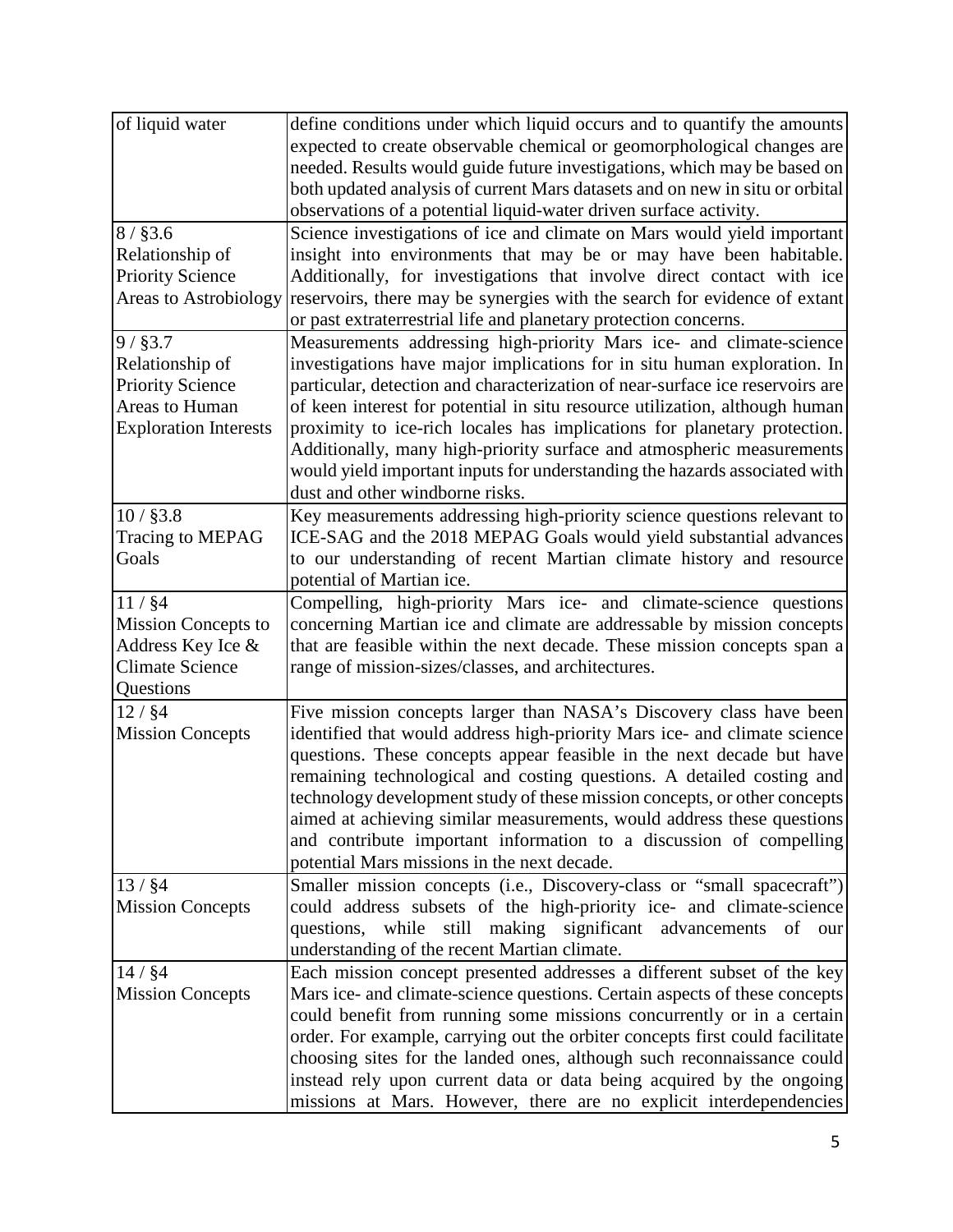|                         | between the concepts and each one could, in principle, be carried out                              |
|-------------------------|----------------------------------------------------------------------------------------------------|
|                         | independently of the others. Each mission concept would contribute                                 |
|                         | meaningfully to high-priority Mars ice and climate science.                                        |
| 15 / §5                 | Key areas of technology development would enhance or enable acquisition                            |
| Key technology          | of needed measurements. These include technologies to address surviving                            |
| challenges and          | the polar night, avoidance of surface contamination as well as subsurface                          |
| constraints on Ice $\&$ | contamination while acquiring samples, landing near the poles at a specific                        |
|                         | Climate focused Mars time of year, and reduction in the cost of delivering payloads to the Martian |
| missions                | surface.                                                                                           |
| 16 / §6                 | Laboratory, modeling, and field studies were identified that would enhance                         |
| Key complementary       | acquisition and interpretation of needed measurements. These include                               |
| studies for Ice $\&$    | investigations of CO <sub>2</sub> frost evolution, water interaction with Martian                  |
|                         | Climate focused Mars regolith, variation of material properties with regolith composition, the     |
| missions                | relationship between Mars' radiative balance and atmospheric processes at                          |
|                         | local and regional scales, and analog studies of terrestrial ice cores and                         |
|                         | climate records.                                                                                   |



**Figure 4.1.** Figure showing flow from Categories and Priority Science Areas into the Mission Concepts described in the final [report.](https://mepag.jpl.nasa.gov/reports/ICESAG_Report_FINAL.pdf) In this schematic, the ICE-SAG main question (top box) divides into four categories of questions (middle row of boxes, boldfaced text). These categories are all highly connected, and in many cases advances in understanding are needed in all four categories to address a high-priority question about Martian recent climate. Shown beneath the categories are the five ICE-SAG-identified Priority Science Areas (labeled A-E, color coded relative to the Fluxes, State, and Drivers/Processes categories – listed in Tables 7.1, 7.2). As discussed in the text, advancements in understanding within these Priority Science Areas (except